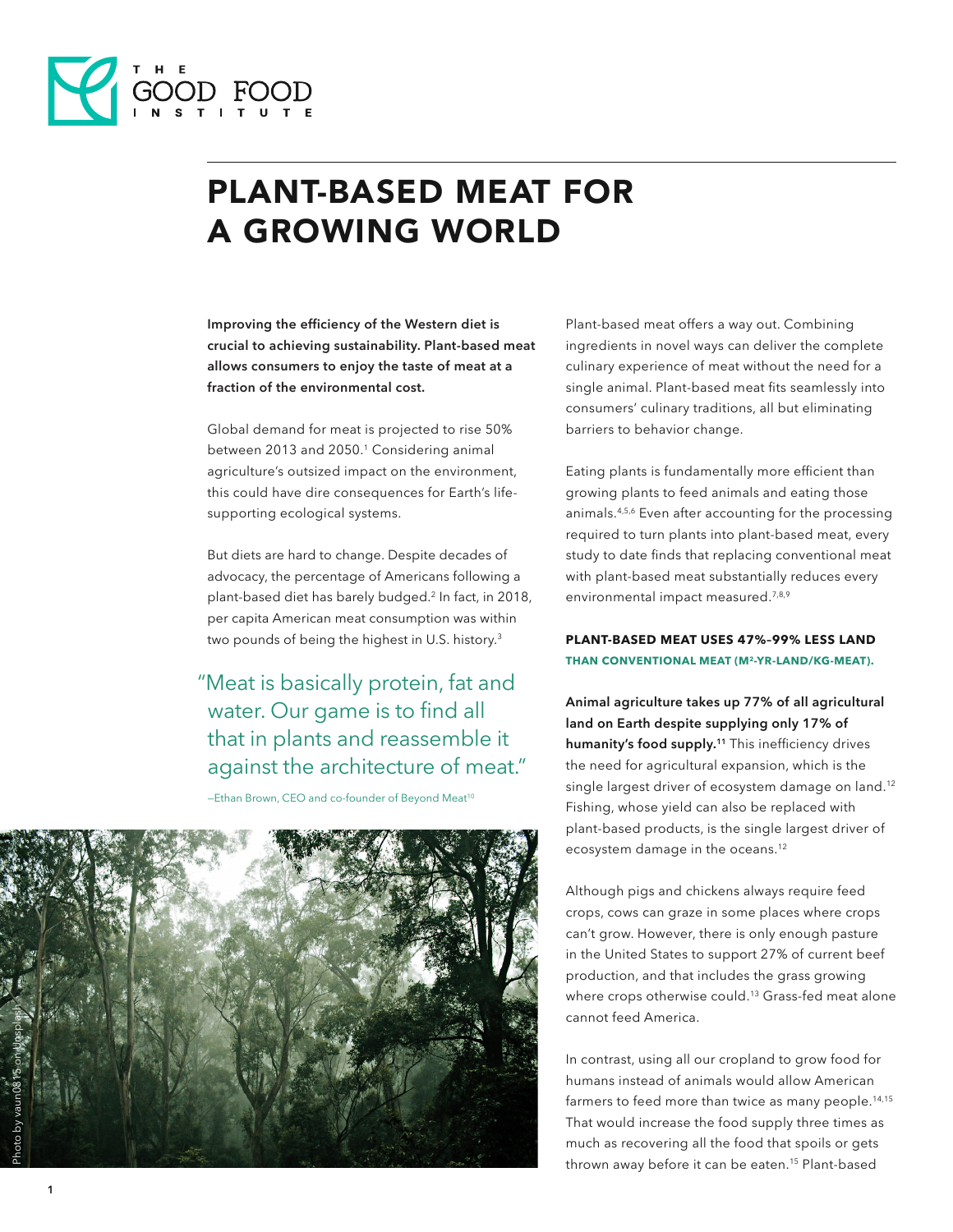#### **Table 1: Environmental benefits of plant-based meat products**

| <b>Eating this plant-</b><br>based meat                   | instead of this<br>conventional meat | reduces this environmental<br>impact by this much. |                             |           |                                        |
|-----------------------------------------------------------|--------------------------------------|----------------------------------------------------|-----------------------------|-----------|----------------------------------------|
|                                                           |                                      | Land use                                           | Greenhouse<br>gas emissions | Water use | Aquatic<br>eutrophication<br>potential |
|                                                           |                                      | $m^2$ -y/kq                                        | kg-CO2-eg/kg                | L/kg      | $q$ -PO $4^3$ -eg/kg                   |
| Impossible Burger 2.07                                    | Beef burger*                         | 96%                                                | 89%                         | 87%       | 91%                                    |
| Beyond Burger <sup>8</sup>                                | Beef burger**                        | -                                                  | 89%                         | 99%       |                                        |
| Grillers Original Burger <sup>9</sup>                     | Beef burger*                         | 93%                                                | 85%                         | 95%       | 77%                                    |
| Spicy Black Bean Burger <sup>9</sup>                      | Beef burger*                         | 97%                                                | 89%                         | 96%       | 76%                                    |
| <b>Roasted Garlic &amp; Quinoa</b><br>Burger <sup>9</sup> | Beef burger*                         | 93%                                                | 88%                         | 98%       | 73%                                    |
| Grillers Crumbles <sup>9</sup>                            | Ground beef**                        | 99%                                                | 90%                         | 96%       |                                        |
| Original Sausage Patties <sup>9</sup>                     | Pork sausage patties*                | 47%                                                | 30%                         | 81%       | 51%                                    |
| Original Chik Patties <sup>9</sup>                        | Breaded chicken<br>patties*          | 84%                                                | 36%                         | 72%       | 75%                                    |

This table represents the results of all English-language comparative life cycle assessments of plant-based meat conducted as of May 1, 2019.<sup>7,8,9</sup> Because each study differs slightly in its methodology, the results from different studies cannot be precisely compared. \*Sold frozen. \*\*Sold fresh. Impact reductions are calculated as follows: *(impact of conventional meat ﹣ impact of plant-based meat) ÷ (impact of conventional meat).*

meat offers a promising pathway toward realizing most of this efficiency gain.

### **PLANT-BASED MEAT EMITS 30%–90% LESS GREENHOUSE GAS**

**THAN CONVENTIONAL MEAT (KG-CO2-EQ/KG-MEAT).**

**Worldwide, animal agriculture contributes more to climate change than exhaust emissions from the**  entire transportation sector.<sup>16,17</sup> Animal agriculture's emissions come from three major sources: conversion of forests and prairies to pasture and cropland,<sup>6,18</sup> production of animal feed,<sup>19</sup> and animal digestion and waste decomposition.<sup>6,20</sup>

The primary ingredients for plant-based meats, on the other hand, have very low greenhouse gas emissions,<sup>6</sup> and additional processing accounts for only 13%–26% of plant-based meat's climate impact.<sup>8,9</sup> The cropland no longer necessary for animal feed could even be used to mitigate climate change through reforestation, soil conservation, or renewable energy production.<sup>21,22,23</sup>

#### **PLANT-BASED MEAT USES 72%–99% LESS WATER THAN CONVENTIONAL MEAT (L-WATER/KG-MEAT).**

**Animal agriculture guzzles almost a third of the water used in global agriculture.<sup>24</sup>** Of that water, 99.8% is used in the cultivation of feed crops,

draining aquifers that could be used for drinking water or wasting rainwater that could be used to grow food for humans.24

By requiring only the crops that end up in the final product, plant-based meat production cuts out the primary water requirement in conventional meat production. Even though processing accounts for 14%-45% of plant-based meat's total water use, 8,9 conventional meat's water use far surpasses that of every plant-based meat evaluated to date.

## **PLANT-BASED MEAT CAUSES 51%–91% LESS AQUATIC NUTRIENT POLLUTION**

**THAN CONVENTIONAL MEAT (G-PO43--EQ/KG-MEAT).**

**Eutrophication is a leading threat to global water quality, and animal agriculture is one of its primary sources.<sup>25</sup>** Eutrophication occurs when nitrogen and phosphorus run off into waterways, stimulating growth of algal blooms that suffocate aquatic life. Animal agriculture is doubly harmful, thanks to pollution from the fertilizer used on feed crops and the manure animals produce.<sup>26</sup> Each of the largest pig farms produce more excrement than the city of Philadelphia, but they don't have wastewater treatment facilities.<sup>20</sup> Manure often sits in open lagoons before being sprayed over nearby fields, creating extreme health risks for local communities.<sup>20</sup>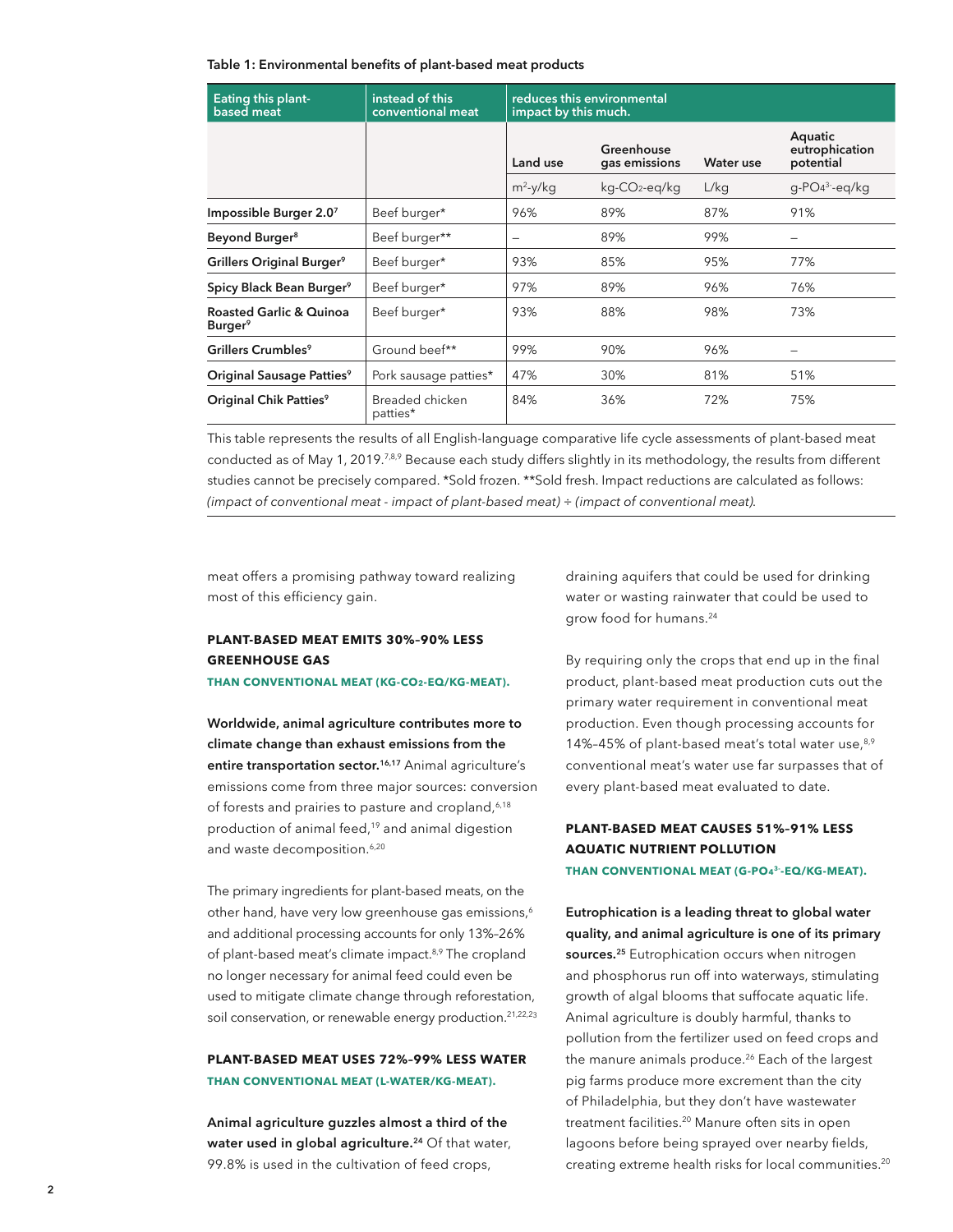**Table 2: Industrial animal agriculture threatens the environment and society in four key ways. Here's how plant-based meat stacks up:**

|                   | <b>INDUSTRIAL ANIMAL MEAT</b>                                                                                       | <b>PLANT-BASED MEAT</b>                         |  |
|-------------------|---------------------------------------------------------------------------------------------------------------------|-------------------------------------------------|--|
| <b>Land Use</b>   | Over one-third of all habitable land on Earth is used to support animals,<br>threatening a global ecological crisis | Harm: Greatly Reduced<br><b>Certainty: High</b> |  |
| <b>Climate</b>    | Animal agriculture is responsible for the vast majority of food sector greenhouse                                   | Harm: Reduced                                   |  |
| Change            | gas emissions                                                                                                       | <b>Certainty: High</b>                          |  |
| <b>Water</b>      | Untreated manure and excess fertilizer are major sources of ecological damage                                       | Harm: Greatly Reduced                           |  |
| <b>Pollution</b>  | and human illness                                                                                                   | <b>Certainty: High</b>                          |  |
| <b>Antibiotic</b> | Feeding antibiotics to healthy animals causes microbes to become resistant,                                         | Harm: Eliminated                                |  |
| <b>Resistance</b> | making life-saving drugs useless in human medicine                                                                  | <b>Certainty: High</b>                          |  |

Plant-based meat solves both problems. It requires a fraction of the cropland and proportionately less fertilizer. It also produces no manure, eliminating both the eutrophication and the direct human health risks associated with massive amounts of untreated animal waste.

#### **PLANT-BASED MEAT REQUIRES NO ANTIBIOTICS.**

**In the United States, over 70% of medically relevant antibiotics are used in animal agriculture.27** Healthy animals are fed low doses of antibiotics to speed growth and prevent disease, causing bacteria to adapt and become resistant.27,28 Many of these antibiotics are used in human medicine, so when bacteria become resistant, hospitals can no longer defend against them.27,29

If left unchecked, by 2050 drug-resistant microbes could kill 10 million people each year (more than currently die of cancer) and cause a cumulative \$100 trillion in economic damage (as much as the global economic crisis of 2008–2009).27

Plant-based meat requires no antibiotics at all.

It also greatly reduces the risk of antifungal resistance, which can arise from the use of fungicides on crops,<sup>31</sup> because plant-based meat requires much less crop production than conventional meat.

## **Pathway to a Sustainable Food Supply**

Between its resource efficiency and its appeal to consumers, plant-based meat has tremendous potential to help build a sustainable food supply. However, there's still a long way to go.

Truly meat-like products have been widely available to consumers only since 2013, and plant-based meat still makes up just 1% of the retail meat market.<sup>31</sup> After millennia of optimization, animal agriculture is hitting declining returns in quality and efficiency, but plant-based meat can continue to improve by leaps and bounds.

**Public research** can support the development of new products and processes to make plantbased meat even more delicious, affordable, and environmentally sustainable than it already is.

**A level playing field** will ensure that these products can compete fairly in the marketplace. This requires commonsense labeling rules and evidence-based safety standards.

**Institutional support** from food companies, foodservice providers, governments, and environmental advocates can accelerate the transition to a sustainable food system.